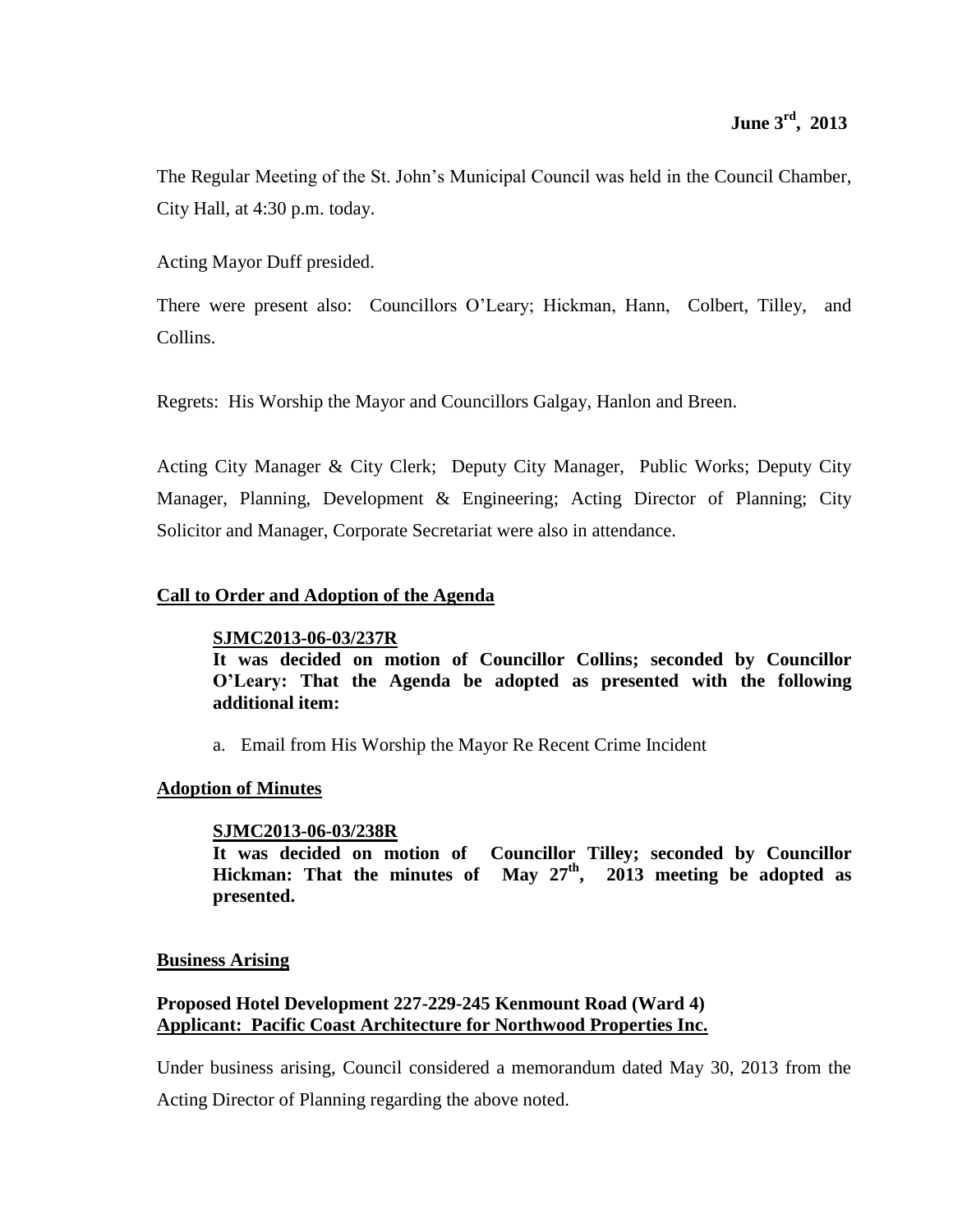## **SJMC2013-06-03/239R**

**It was moved by Councillor Hann; seconded by Councillor Hickman: That the following Resolutions for St. John's Municipal Plan Amendment Number 109, 2013 and St. John's Development Regulations Number 557, 2013 be adopted in the form as they were adopted by Council on March 4, 2013, which will now be sent to the Department of Municipal Affairs with a request for provincial registration:**

# **RESOLUTION ST. JOHN'S MUNICIPAL PLAN AMENDMENT NUMBER 109, 2013**

**WHEREAS** the City of St. John's wishes to allow a hotel development at Civic Number 227-229-245 Kenmount Road which will have a building height greater than 15 metres.

**BE IT THEREFORE RESOLVED** that the City of St. John's hereby adopts the following text amendment to the St. John's Municipal Plan in accordance with the provisions of the Urban and Rural Planning Act.

**Amend Part III, Section 3.3.3 ("Commercial Highway Land Use District – Building Height and Area") by adding the following new sentence so that the Section reads as follows:**

**"Building Height and Area Building Heights in this District shall not exceed a height of 15 metres or a Floor Area Ratio of 1.0 with the exception of the property located at Civic Number 227-229-245 Kenmount Road [Parcel ID #: 31456-46771- 44599] where the maximum allowed Building Height is 25 metres.**

**BE IT FURTHER RESOLVED** that the City of St. John's requests the Minister of Municipal Affairs to register the proposed amendment in accordance with the requirements of the Urban and Rural Planning Act, 2000.

**IN WITNESS THEREOF** the Seal of the City of St. John's has been hereunto affixed and this Resolution has been signed by the Mayor and the City Clerk on behalf of Council this 3rd day of **JUNE, 2013.**

| Mayor                          | I hereby certify that this Amendment has been prepared in<br>accordance with the Urban and Rural Planning Act, 2000. |
|--------------------------------|----------------------------------------------------------------------------------------------------------------------|
| <b>City Clerk</b>              |                                                                                                                      |
| <b>Provincial Registration</b> |                                                                                                                      |
|                                | <b>MCIP</b>                                                                                                          |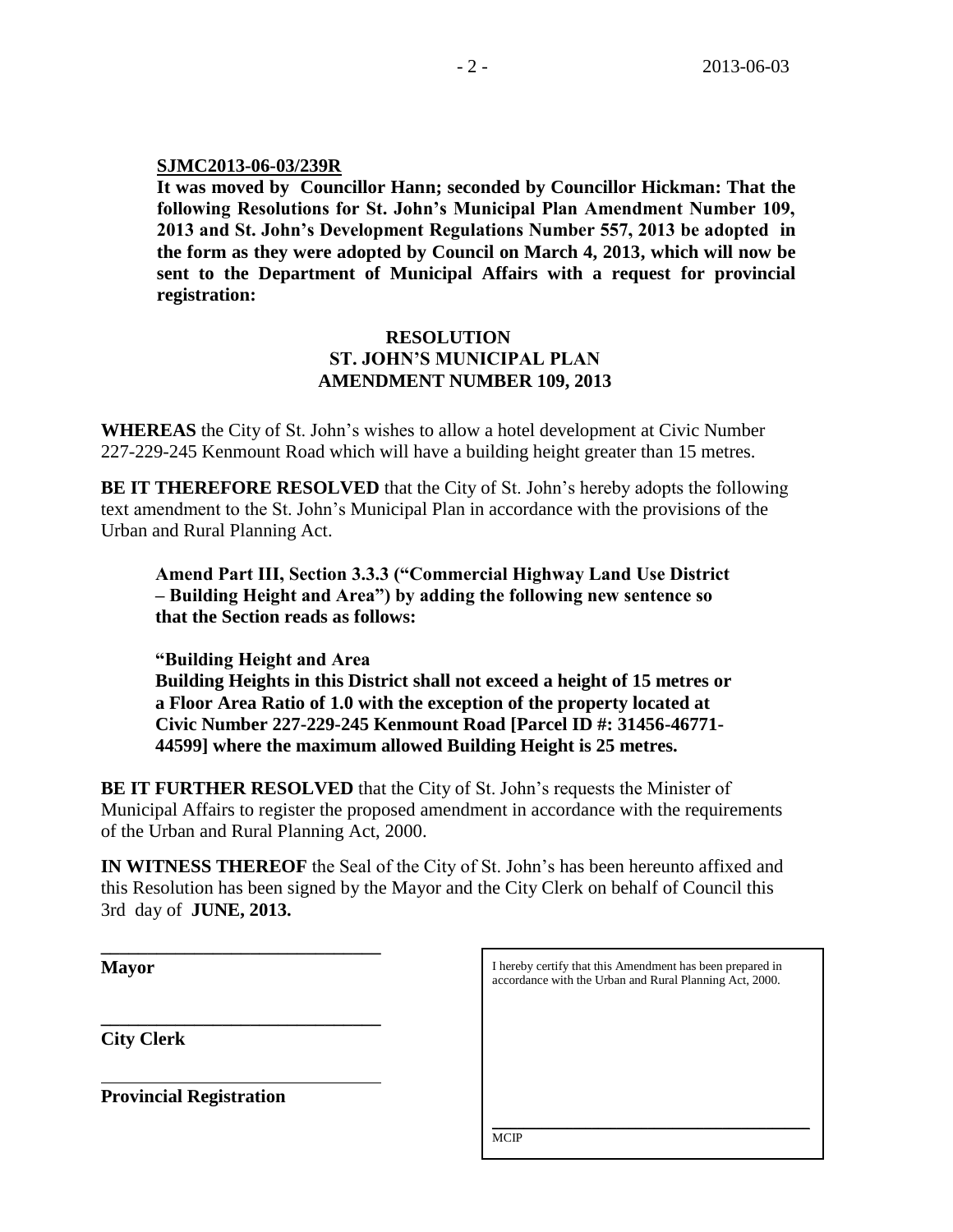## **RESOLUTION ST. JOHN'S DEVELOPMENT REGULATIONS AMENDMENT NUMBER 557, 2013**

**WHEREAS** the City of St. John's wishes to allow a hotel development at Civic Number 227-229-245 Kenmount Road which will have a building height greater than 15 metres.

**BE IT THEREFORE RESOLVED** that the City of St. John's hereby adopts the following text amendment to the St. John's Development Regulations in accordance with the provisions of the Urban and Rural Planning Act.

**Amend Section 10.20.3 ("Zone Requirements – Commercial Highway (CH) Zone) by adding the following new subsection:**

**"10.20.3 (3) Notwithstanding subsections (1) and (2) noted above, the maximum Building Height for the property located at Civic Number 227- 229-245 Kenmount Road [Parcel ID #: 31456-46771-44599] is 25 metres.**

**BE IT FURTHER RESOLVED** that the City of St. John's requests the Minister of Municipal Affairs to register the proposed amendment in accordance with the requirements of the Urban and Rural Planning Act, 2000.

**IN WITNESS THEREOF** the Seal of the City of St. John's has been hereunto affixed and this Resolution has been signed by the Mayor and the City Clerk on behalf of Council this 3rd day of **JUNE, 2013**.

**Mayor**

**City Clerk**

I hereby certify that this Amendment has been prepared in accordance with the Urban and Rural Planning Act, 2000.

\_\_\_\_\_\_\_\_\_\_\_\_\_\_\_\_\_\_\_\_\_\_\_\_\_\_\_\_\_\_\_\_\_\_\_\_\_\_\_\_\_\_\_\_\_\_\_\_\_\_\_

**Provincial Registration**

**\_\_\_\_\_\_\_\_\_\_\_\_\_\_\_\_\_\_\_\_\_\_\_\_\_\_\_\_\_\_**

**\_\_\_\_\_\_\_\_\_\_\_\_\_\_\_\_\_\_\_\_\_\_\_\_\_\_\_\_\_\_** 

**MCIP**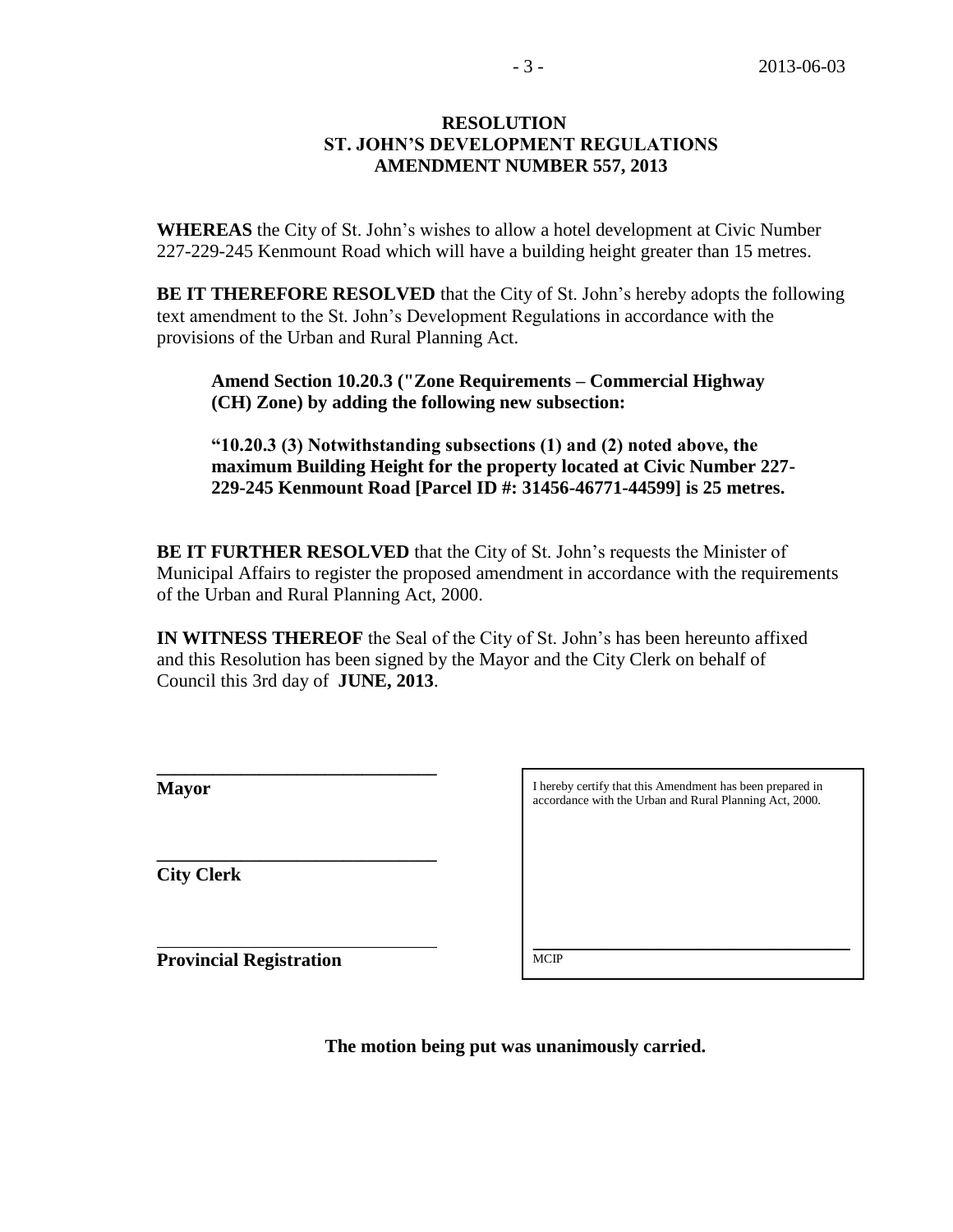# **Notices Published**

i. **A Discretionary Use Application** has been submitted for a proposed **Home Occupation at Civic No. 31 Druken Crescent** for a photography studio. The proposed business will occupy a floor area of approximately  $21 \text{ m}^2$  and will operate on an appointment basis only, with one client or family per session. Maximum two (2) sessions per day, each session is approximately one (1) hour. Sessions are booked between 11 a.m. and 5 p.m. The business involves taking photographs only; processing will not be done on-site. One (1) on-site parking space is provided for the business. The applicant is the sole employee**. (Ward 2)**

# **SJMC2013-06-03/240R**

**It was moved by Councillor Collins; seconded by Councillor Tilley: That the application be approved subject to all applicable City requirements.**

**The motion being put was unanimously carried.**

# **Committee Reports**

# **Development Committee Report dated May 28th, 2013**

Council considered the following Development Committee Report dated May 28, 2013:

# **1. Application Crown Land Grant / 0.011 Hectares of Land 31 Barrows Road (Ward 2) Industrial Quidi Vidi (IQ) Zone**

The Committee recommends that Council approve the subject Crown Land application for the wharf extension. Should be applicant be successful in obtaining Permission to Occupy Crown Land, a formal development application must be submitted to the City for review and approval prior to the commencement of any development on the site.

# **2. Proposed Crown Land Lease for Agriculture Pearltown Road (Ward 5) Agriculture (AG) Zone**

The Committee recommends that Council approve the subject application for the Crown Land Lease.

Neil Martin Acting City Manager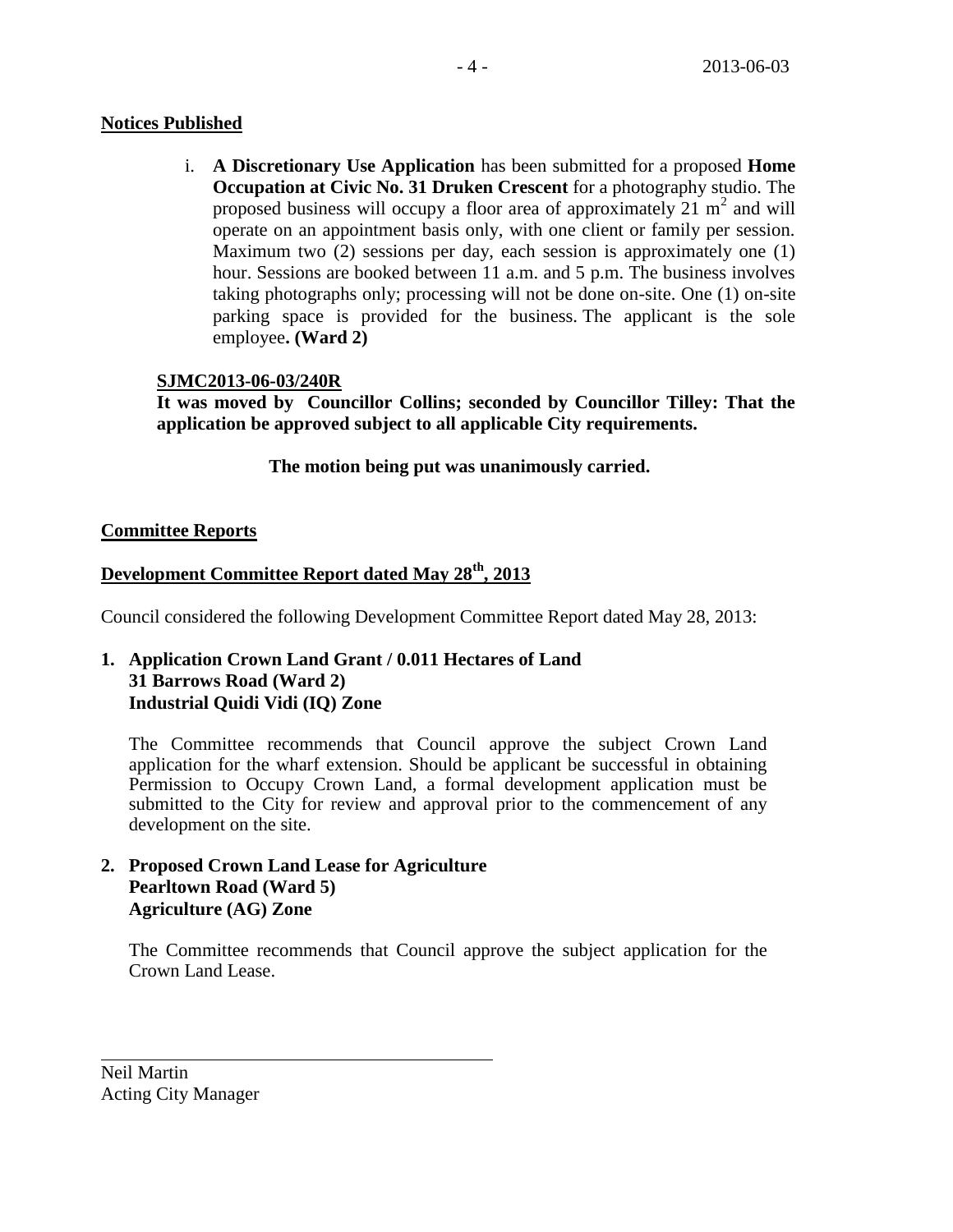Regarding Item #1, Application for Crown Land Grant, 31 Barrows Road, Acting Mayor Duff suggested that the residents of the Village be consulted on the matter. She also asked for more information on the application for the wharf extension and how it and any potential development would fit in with the requirements of the Quidi Vidi Development Plan.

### **SJMC2013-06-03/241R**

**It was then moved by Councillor Colbert; seconded by Councillor Hann: That the Committee's recommendation be deferred pending further information.** 

**The motion being put was unanimously carried.**

**SJMC2013-06-03/242R**

**Regarding Item #2: It was moved by Councillor Hann; seconded by Councillor O'Leary: That the Committee's recommendation of approval be accepted.**

**The motion being put was unanimously carried.**

## **Harbourside Jury 2013**

Council considered as information the following Harbourside Jury 2013 Report:

A meeting of the Music at Harbourside Jury was held on Tuesday, May 28, 2013. The purpose of the meeting was to review the 35 expressions of interest received from musicians for the City's Music at Harbourside Lunchtime Concert Series, presented at Harbourside Park every Friday in July and August at 12:30 p.m. This concert series is free to attend and open to the general public.

The jury has selected the following line-up:

| <b>Performer</b>             |
|------------------------------|
| Fergus O'Byrne and Jim Payne |
| <b>Matthew Hornell</b>       |
| The Skylarks                 |
| <b>Ian Foster</b>            |
| Duane Andrews                |
| Danette Eddy, Sandy Morris,  |
| and Bill Brennan             |
| The Forgotten Bouzouki       |
| Denis Parker                 |
| The Freels                   |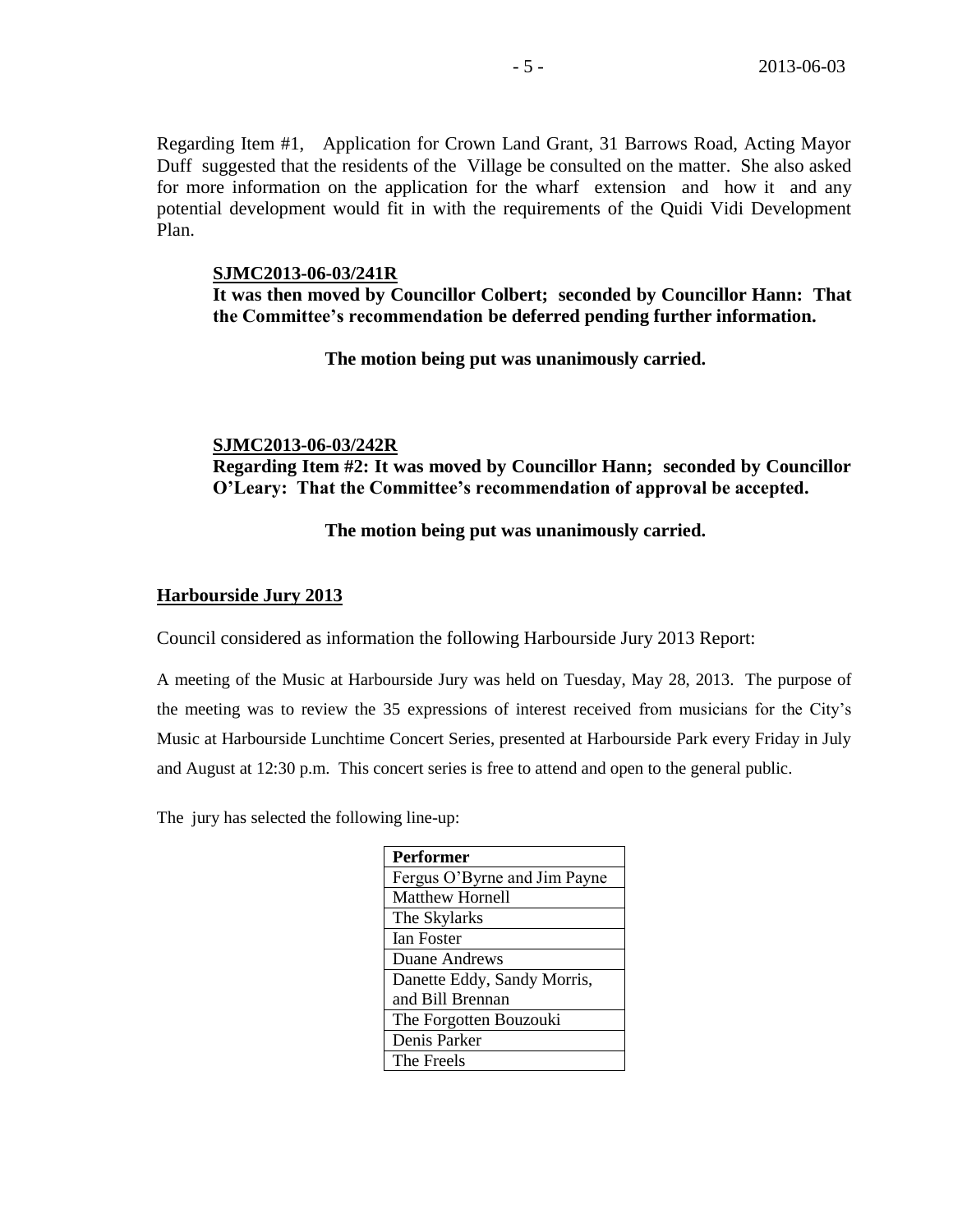Additionally, the jury has determined that the following musicians be contacted in the event that alternate performers are required:

| <b>Performer</b>                      |
|---------------------------------------|
| <b>Bill Brennan and Patrick Boyle</b> |
| <b>Brad Jefford Group</b>             |
|                                       |

We look forward to another successful season with our lunchtime concert series and invite the public to come out and enjoy this program.

\_\_\_\_\_\_\_\_\_\_\_\_\_\_\_\_\_\_\_\_\_\_\_\_\_\_\_\_\_ Councillor Sandy Hickman, Juror

## **Para Transit Advisory (2013-2015)**

Council considered the following Para Transit Advisory Committee Report (2013-2015):

Council is requested to approve the following membership list for the Para Transit Advisory Committee for the term beginning in spring of 2013 to spring of 2015. The organizational representatives have been reappointed by their respective organizations.

| <b>Member</b>                   | <b>Organizational Representation</b>      |
|---------------------------------|-------------------------------------------|
| <b>Cecil Whitten</b>            | <b>Cerebral Palsy Association</b>         |
| <b>Bill Westcott</b>            | <b>Epilepsy NL</b>                        |
| <b>Scott Batten</b>             | <b>Independent Living Resource Center</b> |
|                                 | (ILRC)                                    |
| <b>Cecil Goulding</b>           | <b>Canadian Council of the Blind</b>      |
| <b>Pauline Crann</b>            | <b>Canadian Paraplegic Association</b>    |
| <b>Sheena King</b>              | <b>CNIB Representative</b>                |
| <b>Tesse Kennedy</b>            | <b>Multiple Sclerosis Society</b>         |
|                                 | Local St. John's/Mount Pearl Chapter      |
| <b>Ron Ellsworth</b>            | <b>Community at Large</b>                 |
| <b>Member</b>                   | <b>Government/Funder Representation</b>   |
| <b>Councillor Tom Hann</b>      | City of St. John's                        |
| <b>Councillor Debbie Hanlon</b> | City of St. John's                        |
| <b>Mayor Randy Simms</b>        | <b>City of Mount Pearl</b>                |
| <b>Katherine Turner</b>         | <b>Eastern Health</b>                     |
| <b>Gordon Butler</b>            | <b>Advanced Education &amp; Skills</b>    |
| <b>Bev Griffiths</b>            | Dept. of Health & Community Services      |
| <b>Staff Advisors</b>           |                                           |
| <b>Robert Bishop</b>            | City of St. John's                        |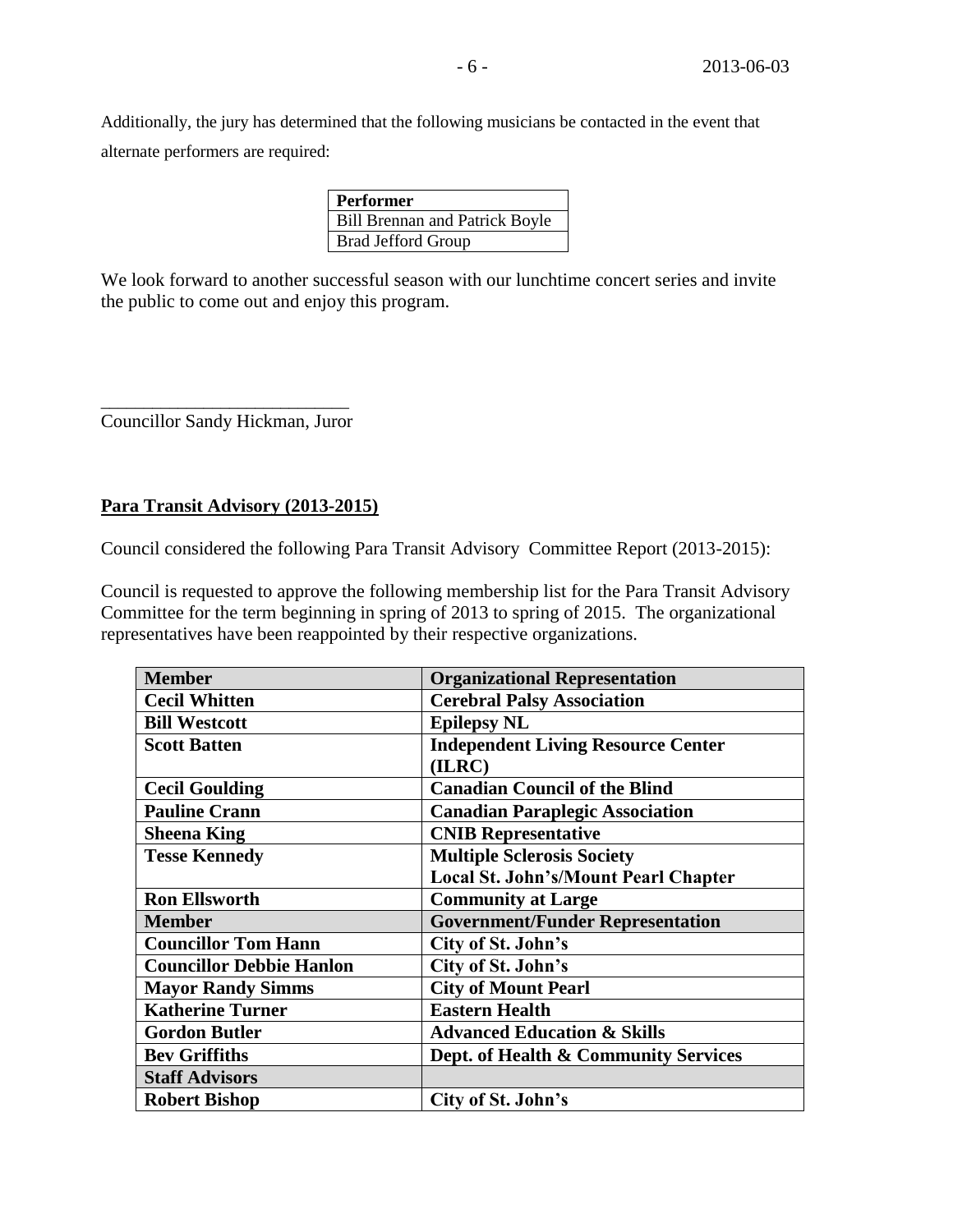| Director of Finance & City            |                            |
|---------------------------------------|----------------------------|
| <b>Treasurer</b>                      |                            |
| <b>Jason Collins</b>                  | <b>City of Mount Pearl</b> |
| <b>Director of Community Services</b> |                            |
| <b>Jason Silver</b>                   | <b>City of Mount Pearl</b> |
| <b>Director of Finance</b>            |                            |
| <b>Susan Ralph</b>                    | City of St. John's         |
| <b>Accessible Transit Coordinator</b> |                            |

## **Para Transit Advisory Committee**

## **SJMC2013-06-03/243R**

**It was moved by Councillor Hann; seconded by Councillor Tilley: That the Committee's recommendations be approved.**

## **The motion being put was unanimously carried.**

## **Special Events Report, May 29, 2013**

Council considered the following Special Events Report dated May 29, 2013:

| 1) | Event:           | Athletics NorthEAST Running Club Duathalon |
|----|------------------|--------------------------------------------|
|    | <b>Location:</b> | Gould's                                    |
|    | Date:            | June 16, 2013                              |
|    | Time:            | $8:00 - 10:00$ am                          |

Affected Roads: Back Line Road - Ruby Line to Doolings Line Cochrane Pond Road Ruby Line - Main Road to Robert E. Howlett

### **Recommendation:**

It is the recommendation of the Committee that Council approve the above noted events, subject to the conditions set out by the Special Events Advisory Committee.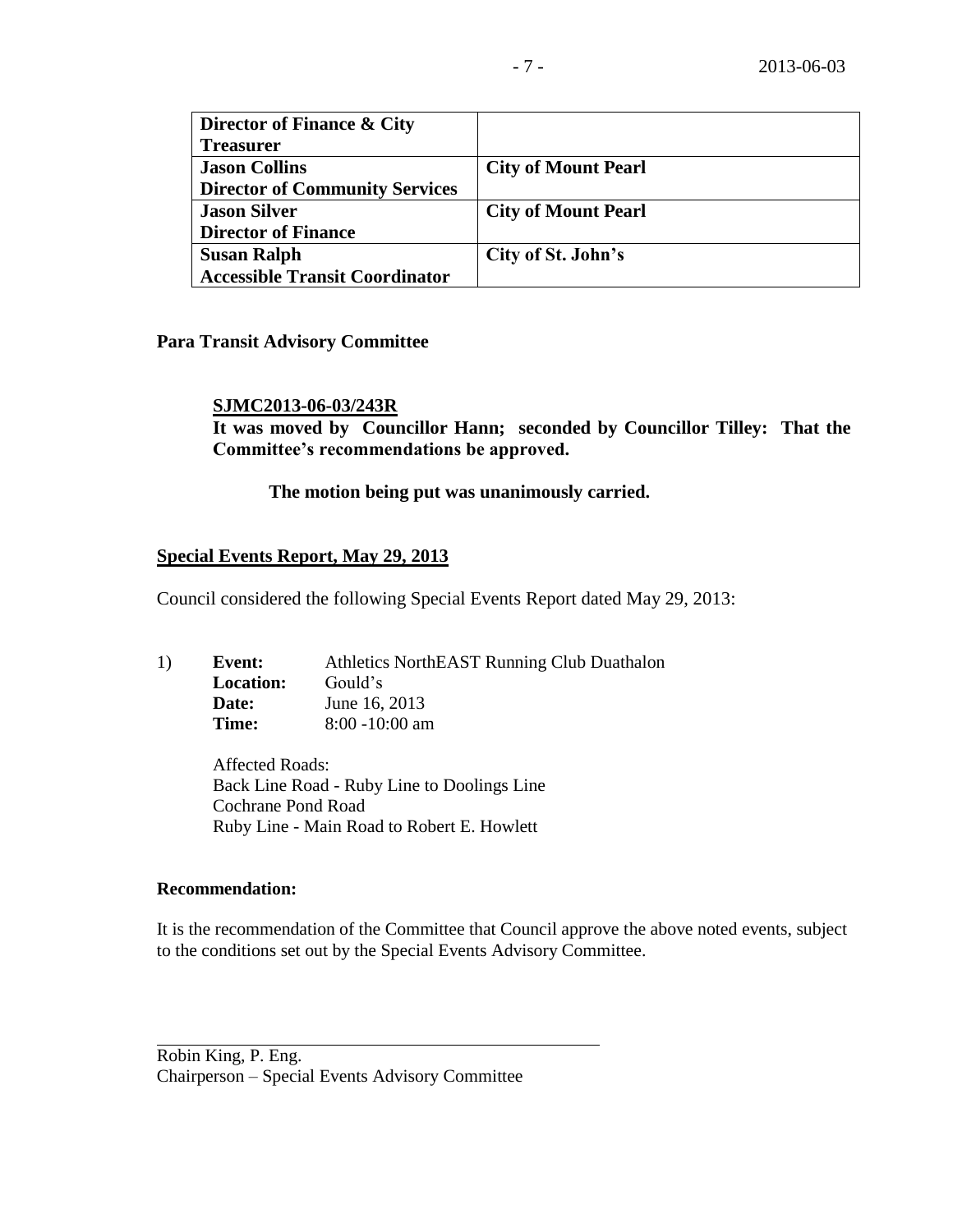# **SJMC2013-06-03/244R**

**It was moved by Councillor Collins; seconded by Councillor Hickman: That the Committee's recommendations be approved.**

# **The motion being put was unanimously carried.**

# **Development Permits List**

Council considered as information the following Development Permits List for the period May 24<sup>th</sup> to 30<sup>th</sup>, 28, 2013:

## **DEVELOPMENT PERMITS LIST DEPARTMENT OF PLANNING FOR THE PERIOD OF May 24, 2013 TO May 30, 2013**

| Code        | Applicant                          | Application                                         | Location                                   | Ward           | <b>Development</b><br>Officer's Decision                                                       | Date     |
|-------------|------------------------------------|-----------------------------------------------------|--------------------------------------------|----------------|------------------------------------------------------------------------------------------------|----------|
| <b>RES</b>  |                                    | Demolition & Rebuild<br>of Townhouse                | 25 Cook Street                             | $\overline{2}$ | Approved                                                                                       | 13-05-24 |
| <b>RES</b>  |                                    | Proposed Building Lot                               | Adjacent 118<br>University Avenue          | 4              | Rejected as per<br>Restrictive<br>Covenant on<br>the parcel as<br>condition of sale<br>in 2002 | 13-05-24 |
| <b>RES</b>  |                                    | Subdivide for 2<br><b>Building Lots</b>             | 26 Rostellan Place                         | 4              | Approved                                                                                       | 13-05-27 |
| AG          |                                    | <b>Proposed Residential</b><br>Dwelling             | 189 Brookfield Road                        | 5              | Rejected as per<br>Department of<br>Agriculture                                                | 13-05-28 |
| <b>RES</b>  |                                    | <b>Building Lot</b>                                 | Subdivision of 331<br><b>Thorburn Road</b> | 4              | <b>Approved</b>                                                                                | 13-05-29 |
| <b>RES</b>  |                                    | <b>Building Lot</b>                                 | Subdivision of 110<br>Howlett's Line       | 5              | <b>Approved</b>                                                                                | 13-05-29 |
| <b>INST</b> | Redwood<br>Construction<br>Limited | <b>Extension to Iris Kirby</b><br>House (site plan) | 196 Waterford Bridge<br>Road               | 3              | Approved                                                                                       | 13-05-30 |
| <b>RES</b>  |                                    | Residential Building<br>Lot                         | 300 Brookfield Road                        | 5              | Approved                                                                                       | 13-05-30 |
|             |                                    |                                                     |                                            |                |                                                                                                |          |
|             |                                    |                                                     |                                            |                |                                                                                                |          |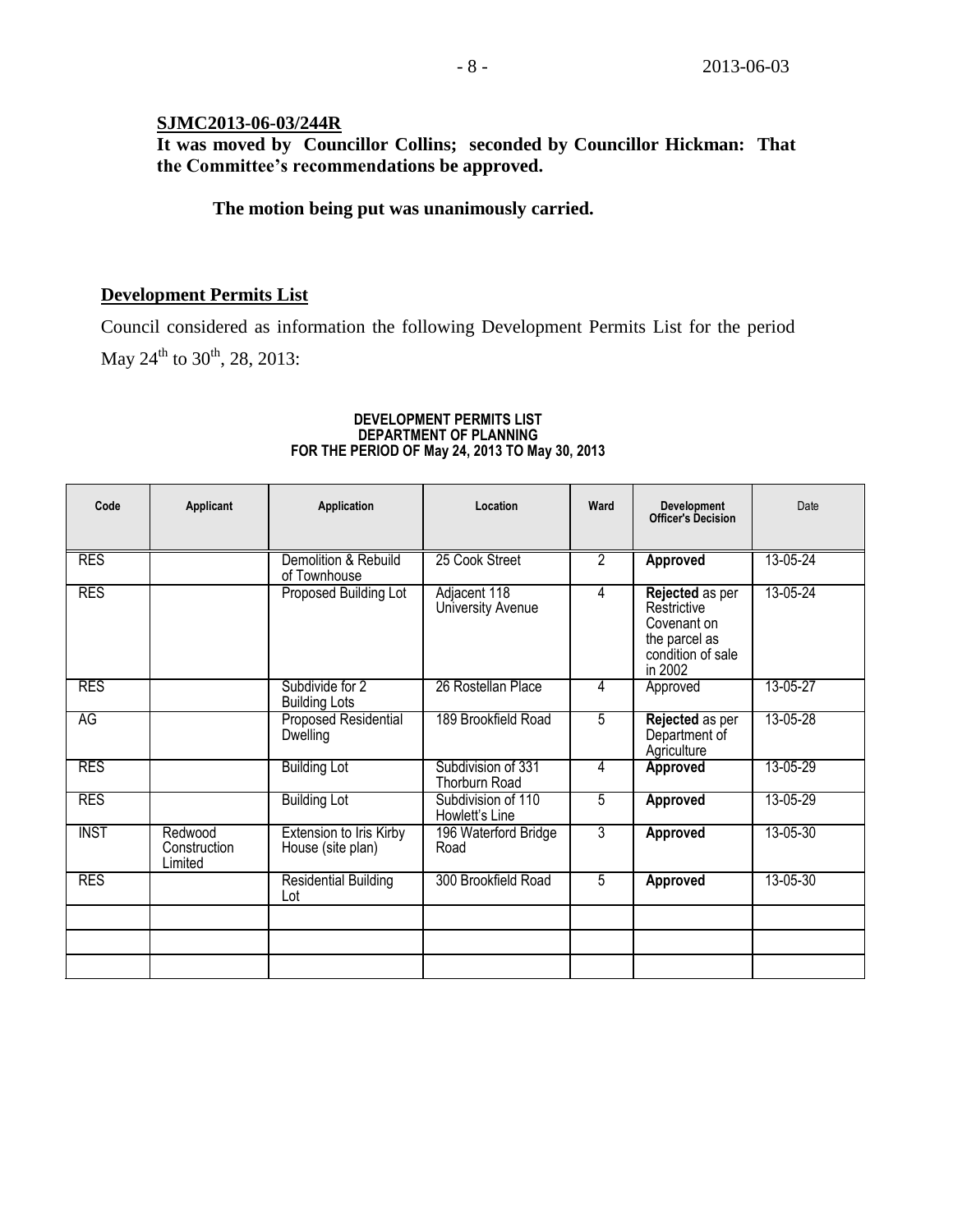**Gerard Doran**

**Development Officer Department of Planning**

| $\star$      | Code Classification:<br><b>RES-Residential</b><br><b>COM-Commercial</b><br><b>AG</b> - Agriculture<br>OT - Other                                                                                                          | <b>INST</b><br><b>IND</b> | - Institutional<br>- Industrial |  |
|--------------|---------------------------------------------------------------------------------------------------------------------------------------------------------------------------------------------------------------------------|---------------------------|---------------------------------|--|
| $\star\star$ | This list is issued for information purposes only. Applicants have been advised in<br>writing of the Development Officer's decision and of their right to appeal any decision<br>to the St. John's Local Board of Appeal. |                           |                                 |  |

## **Building Permits List**

 $\Box$ 

## **SJMC2013-06-03/244R**

**It was moved by Councillor Colbert; seconded by Councillor Collins: That the recommendation of the Deputy City Manager, Development, Planning & Engineering with respect to the following Building Permits List be approved:** 

## **Building Permits List Council's June 03, 2013 Regular Meeting**

Permits Issued: 2013/05/23 To 2013/05/29

#### **Class: Commercial**

| 14 Forbes St, Matt's Driver    | Co | Commercial School        |
|--------------------------------|----|--------------------------|
| 50 Aberdeen Ave                |    | Ms Retail Store          |
| 90 Aberdeen Ave                |    | Sn Retail Store          |
| 394 Kenmount Rd                |    | Sn Convenience Store     |
| 193 Kenmount Rd                |    | Ms Retail Store          |
| 229 Kenmount Rd                |    | Ms Car Sales Lot         |
| 431-435 Main Rd                |    | Ms Take-Out Food Service |
| 22 O'leary Ave                 |    | Ms Restaurant            |
| 36 Pearson St                  |    | Sn Service Shop          |
| 59 Pippy Pl Jrv Distribution   |    | Sn Retail Store          |
| 3 Stavanger Dr                 |    | Ms Retail Store          |
| 390 Topsail Rd                 |    | Ms Retail Store          |
| 390 Topsail Rd                 |    | Ms Retail Store          |
| 340 Torbay Rd                  |    | Sn Service Shop          |
| 660 Torbay Rd                  |    | Ms Service Station       |
| 141 Torbay Rd                  |    | Ms Restaurant            |
| 141 Torbay Rd                  |    | Ms Restaurant            |
| 611 Torbay Rd                  |    | Ms Retail Store          |
| 379 Duckworth St Rockhouse Bar | Rn | Tavern                   |
| 43 Churchill Sq                |    | Cr Retail Store          |
| 267 Incinerator Rd             | Rn | Light Industrial Use     |
| 199 Water St Smoothie Factory  | Cr | Eating Establishment     |
| 3 Ruby Line                    | Nc | Agriculture              |
| 454 Water St                   |    | Rn Mixed Use             |
| 50 White Rose Dr               |    | Ex Retail Store          |
| 341 Freshwater Rd              | Rn | Bank                     |

This Week \$ 1,459,075.00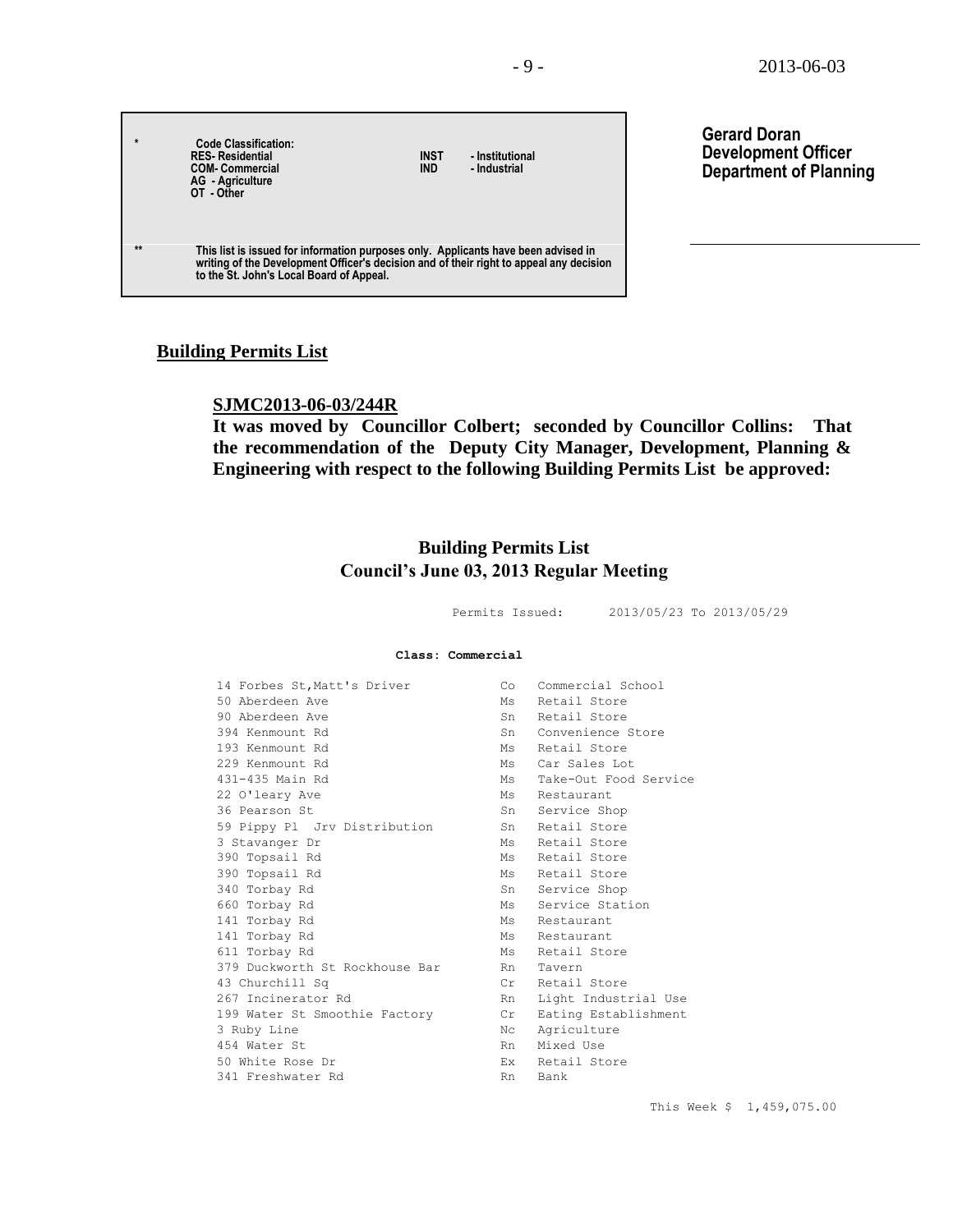#### **Class: Industrial**

This Week \$ .00

#### **Class: Government/Institutional**

| 30 Aldershot St | Sw Church            |
|-----------------|----------------------|
| 40 Teakwood Dr  | Nc Place Of Assembly |

This Week \$ 3,430,000.00

#### **Class: Residential**

| 26 Alderberry Lane          | Nс  | Accessory Building        |
|-----------------------------|-----|---------------------------|
| 48 Bayberry Pl              | Nс  | Fence                     |
| 48 Spruce Grove Ave         | Nc  | Fence                     |
| 51 Spruce Grove Ave         | Nc  | Fence                     |
| 57 Spruce Grove Ave, Lot 92 | Nc  | Single Detached Dwelling  |
| 4 Blue Jacket Pl            | Nc  | Accessory Building        |
| 177 Campbell Ave            | Nc. | Fence                     |
| 89 Cape Pine St             | Nc. | Fence                     |
| 16 Cape Race St             | Nc. | Fence                     |
| 16 Caribou Pl               | Nc  | Patio Deck                |
| 83 Casey St                 | Nc  | Patio Deck                |
| 158 Cheeseman Dr            | Nc  | Fence                     |
| 174 Cheeseman Dr, Lot 176   | Nc  | Single Detached Dwelling  |
| 20 Cook St                  | Nc  | Accessory Building        |
| 32 Dauntless St             | Nc  | Accessory Building        |
| 84 Dooling's Line           | Nc  | Accessory Building        |
| 19 Douglas St, Lot 257      | Nc  | Single Detached Dwelling  |
| 3 Dublin Rd                 | Nc  | Fence                     |
| 45 Ferryland St E           | Nc  | Accessory Building        |
| 35 Fleming St               | Nс  | Townhousing               |
| 37 Fleming St               | Nc  | Townhousing               |
| 60 Glenlonan St             | Nc. | Fence                     |
| 379 Hamilton Ave            | Nc  | Fence                     |
| 52 Kenai Cres Lot 201       | Nc  | Accessory Building        |
| 64 Kenai Cres, Lot 207      | Nc  | Single Detached Dwelling  |
| 26 King's Bridge Rd         | Nc  | Fence                     |
| 28 Lady Anderson St         | Nc  | Accessory Building        |
| 28 Lady Anderson St         | Nc. | Fence                     |
| 206 Ladysmith Dr, Lot 500   | Nc  | Single Detached & Sub.Apt |
| 208 Ladysmith Dr , Lot 501  | Nc  | Single Detached Dwelling  |
| 232 Ladysmith Dr, Lot 513   | Nc  | Single Detached & Sub.Apt |
| 93 Ladysmith Dr, Lot 178    | Nc  | Single Detached Dwelling  |
| 20 Lannon St                | Nc. | Patio Deck                |
| 3 Livingstone St            | Nc  | Fence                     |
| 3 Ruby Line                 | Nc. | Accessory Building        |
| 6 Maple St                  | Nc  | Fence                     |
| 6 Maple St                  | Nc  | Patio Deck                |
| 14 Maple St                 | Nc  | Fence                     |
| 85 Pennywell Rd             | Nc  | Fence                     |
| 85 Pennywell Rd             | Nc  | Patio Deck                |
| 85 Pennywell Rd             | Nc  | Accessory Building        |
| 43 Pine Bud Ave             | Nc  | Fence                     |
| 174 Pleasant St             | Nc  | Fence                     |
| 223 Portugal Cove Rd        | Nc  | Accessory Building        |
| 223 Portugal Cove Rd        | Nc  | Patio Deck                |
| 16 Sequoia Dr Lot 302       | Nc  | Single Detached & Sub.Apt |
| 18 Sequoia Dr, Lot 303      | Nc  | Single Detached Dwelling  |
| 27 Sequoia Dr, Lot 313      | Nc  | Single Detached Dwelling  |
| 152 Signal Hill Rd          | Nc  | Fence                     |
|                             |     |                           |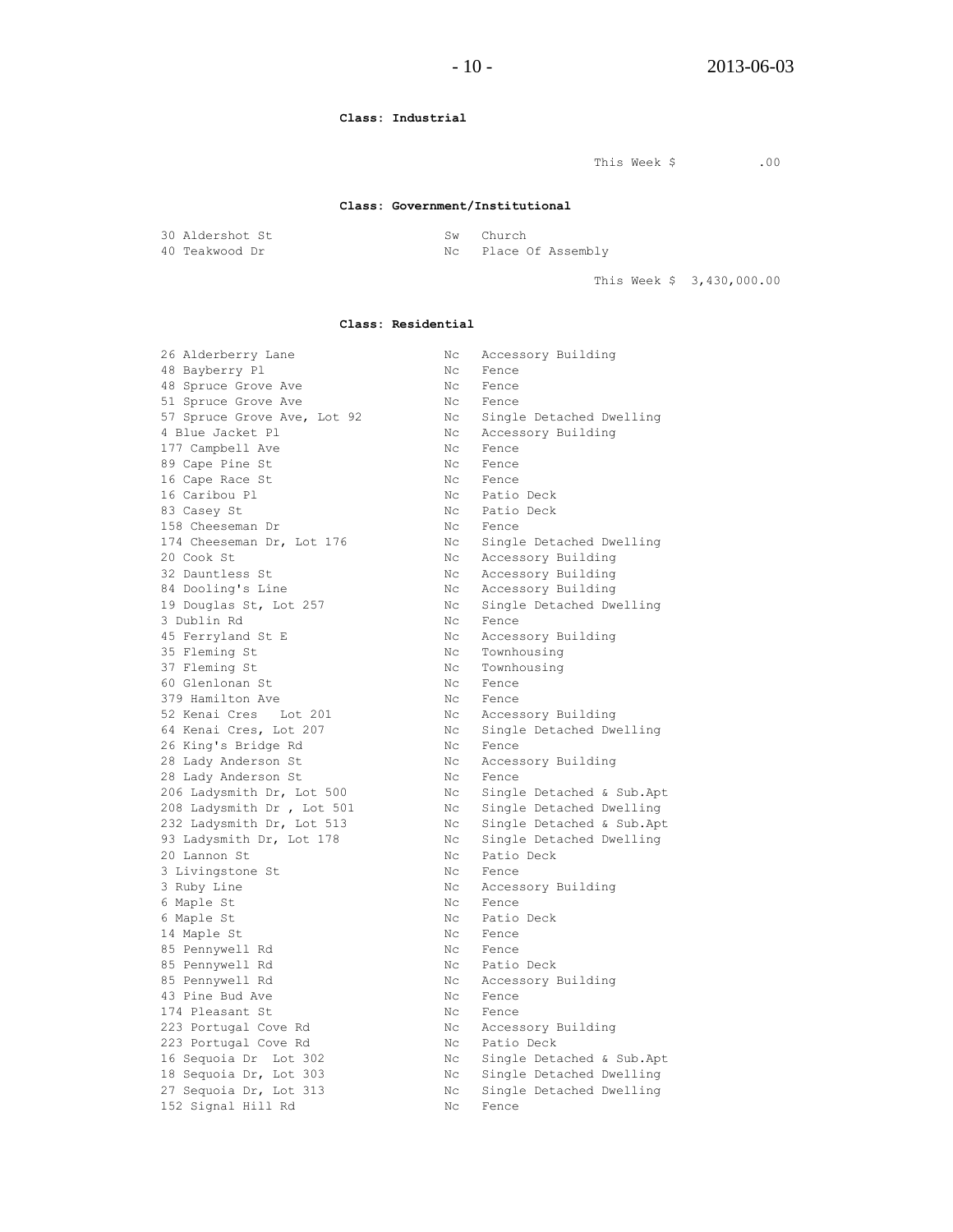12 Soldier Cres,Lot 41 Nc Single Detached Dwelling 34 Spratt Pl<br>
39 Stanford Pl<br>
39 Stanford Pl<br>
39 Stanford Pl<br>
39 Stanford Pl<br>
39 Stanford Pl<br>
39 Stanford Pl<br>
39 Stanford Pl 39 Stanford Pl Nc Single Detached Dwelling 6 Tansley St, Lot 13 Nc Single Detached Dwelling 11 Tigress St, Lot 631 Nc Single Detached Dwelling 15 Tigress St, Lot 629 Nc Single Detached & Sub.Apt o ransley St, Lot 13<br>11 Tigress St, Lot 631<br>15 Tigress St, Lot 629<br>5 Trinity St<br>15 Firdale Dec 15 Firdale Dr Cr Subsidiary Apartment 64 Carpasian Rd Ex Accessory Building 20 Cedarhurst Pl Ex Single Detached Dwelling 88 Lester St Ex Single Detached & Sub.Apt 35 Pine Bud Ave Ex Single Detached Dwelling 15 Allan Sq **Rn** Townhousing 51 Bennett Ave **Rn** Single Detached Dwelling 72 Blue Puttee Dr Rn Single Detached Dwelling 38 Bonaventure Ave and Rn Single Detached Dwelling 40 Bonaventure Ave **RAN SEMI-Detached Dwelling** 89-91 Casey St Rn Semi-Detached Dwelling 75 Cheyne Dr **Rn** Single Detached Dwelling 16 Hatcher St Rn Single Detached Dwelling 52 Kenai Cres **Rn** Single Detached Dwelling 25-27 Maxse St Rn Townhousing 212 Mundy Pond Rd Rn Single Detached Dwelling 100 Queen's Rd Rn Single Detached Dwelling 18 Regina Pl **Rn** Single Detached Dwelling 18 Regina Plannie's Mill Rd Rn Single Detached Dwelling<br>34 Rennie's Mill Rd Rn Fence 57 Beothuck St Sw Single Detached Dwelling 34 Spruce Grove Ave Sw Single Detached Dwelling<br>51 Spruce Grove Ave Sw Single Detached Dwelling 181 Cheeseman Dr Sw Single Detached Dwelling 38 Connemara Pl Sw Single Detached Dwelling 54 Poplar Ave Sw Single Detached Dwelling

Rn Single Detached Dwelling<br>Rn Single Detached Dwelling

Sw Single Detached Dwelling Sw Single Detached & Sub.Apt Sw Single Detached Dwelling

This Week \$ 4,198,356.00

**Class: Demolition**

Logy Bay Rd Dm Church

This Week \$ 6,000.00

This Week's Total: \$ 9,093,431.00

Repair Permits Issued: 2013/05/23 To 2013/05/29 \$ 141,800.00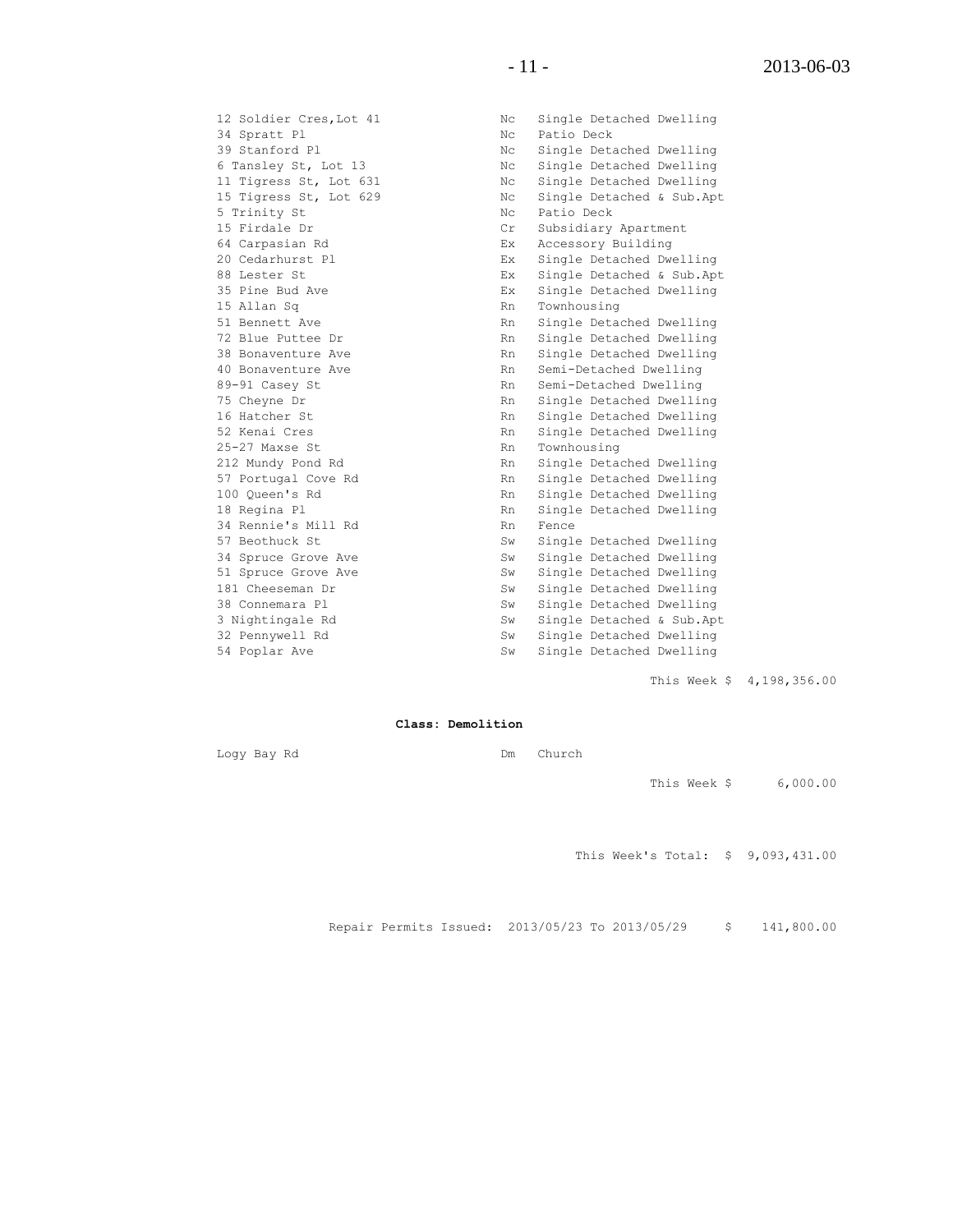10 Rosalind Street Lowback Rejected Due To Section 10.3.3 (1)(G) Of The St. John's Development Regulations.

#### Legend

|    | Co Change Of Occupancy  |     | Sn Sign                 |
|----|-------------------------|-----|-------------------------|
|    | Cr Chng Of Occ/Renovtns |     | Ms Mobile Sign          |
|    | Ex Extension            |     | Cc Chimney Construction |
|    | No New Construction     |     | Cd Chimney Demolition   |
|    | Oc Occupant Change      |     | Dv Development File     |
|    | Rn Renovations          | Ws  | Woodstove               |
|    | Sw Site Work            | Dm. | Demolition              |
| Τi | Tenant Improvements     |     |                         |

| Year To Date Comparisons                  |                  |                  |                      |  |
|-------------------------------------------|------------------|------------------|----------------------|--|
| June 3, 2013                              |                  |                  |                      |  |
|                                           |                  |                  |                      |  |
| Type                                      | 2012             | 2013             | $%$ Variance $(+/-)$ |  |
| Commercial                                | \$129,300,000.00 | \$45,700,100.00  | $-65$                |  |
| Industrial                                | \$3,600,100.00   | \$28,000.00      | $-99$                |  |
| Government/Institutional                  | \$12,300,200.00  | \$11,000,000.00  | $-11$                |  |
| Residential                               | \$71,000,100.00  | \$57,700,300.00  | $-19$                |  |
| Repairs                                   | \$1,700,400.00   | \$1,400,200.00   | $-18$                |  |
| Housing Units (1 & 2 Family<br>Dwellings) | 251              | 163              |                      |  |
| Total                                     | \$217,900,800.00 | \$115,828,600.00 | $-47$                |  |

Respectfully Submitted,

David Blackmore, R.P.A. Deputy City Manager – Planning, Development & Engineering

# **Payrolls and Accounts**

## **SJMC2013-06-03/245R**

**It was moved by Councillor Colbert; seconded by Councillor Collins: That the following Payrolls and Accounts for the week ending May 30th , 2013 be approved:**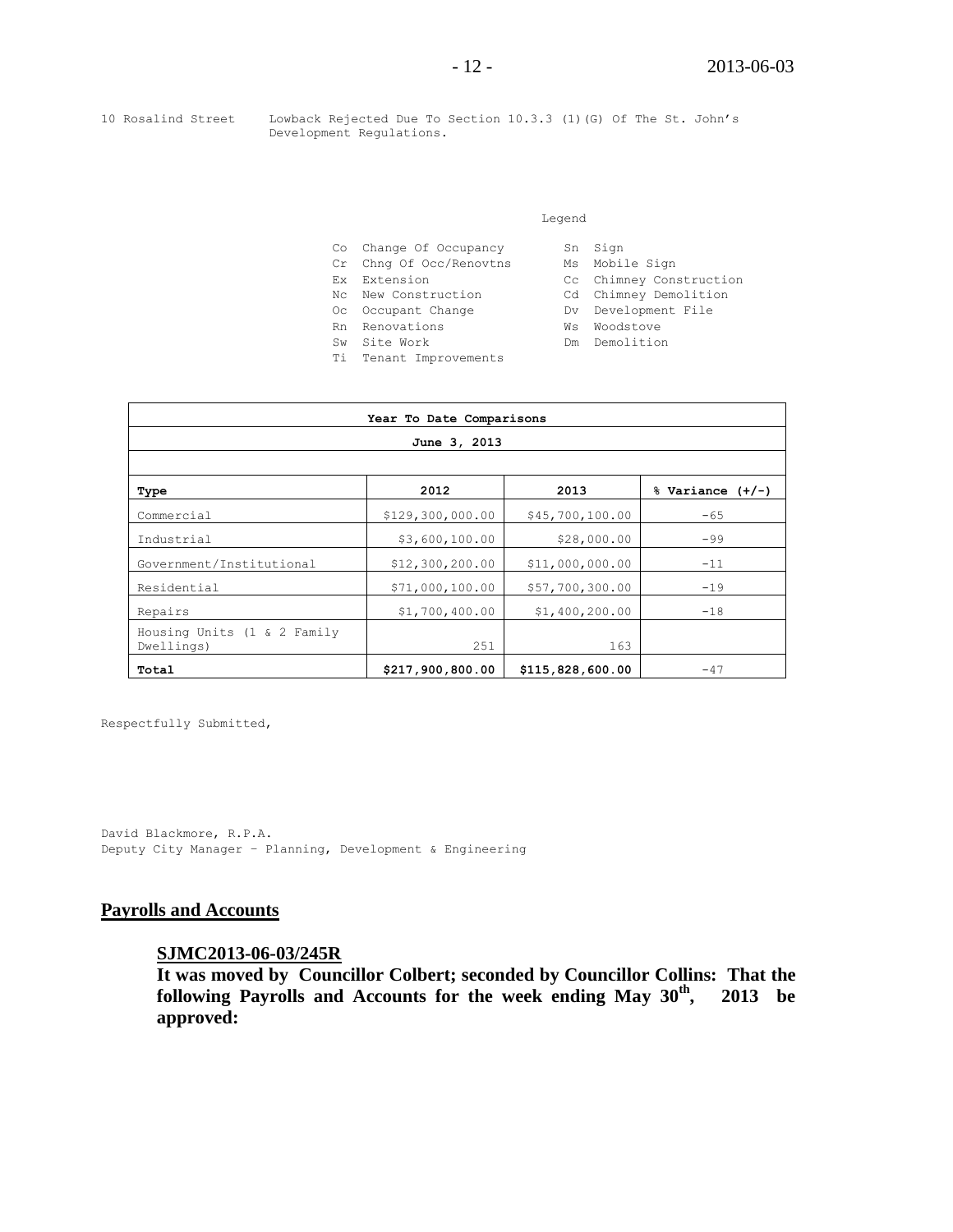### **Weekly Payment Vouchers For The Week Ending May 30 2013**

**Payroll**

| <b>Public Works</b>     | \$<br>404,858.41 |
|-------------------------|------------------|
| <b>Bi-Weekly Casual</b> | \$<br>19,741.77  |
| <b>Accounts Payable</b> | \$2,584,164.42   |
|                         |                  |

 **Total: \$ 3,008,764.60**

### **The motion being put was unanimously carried.**

### **Tenders**

- **a.** Tender 2013 Streets Rehabilitation Program Contract #2
- **b.** Tender 2013 Watermain Improvements

### **SJMC2013-06-03/246R**

**It was moved by Councillor Colbert; seconded by Councillor Collins: That the recommendations of the Director of Engineering and the Deputy City Manager, Public Works be approved and the tenders awarded as follows:**

- **a. Modern Heavy Civil Ltd. @ \$4,166,196.44**
- **b. Coady Construction & Excavating ltd. @ \$967,487.92**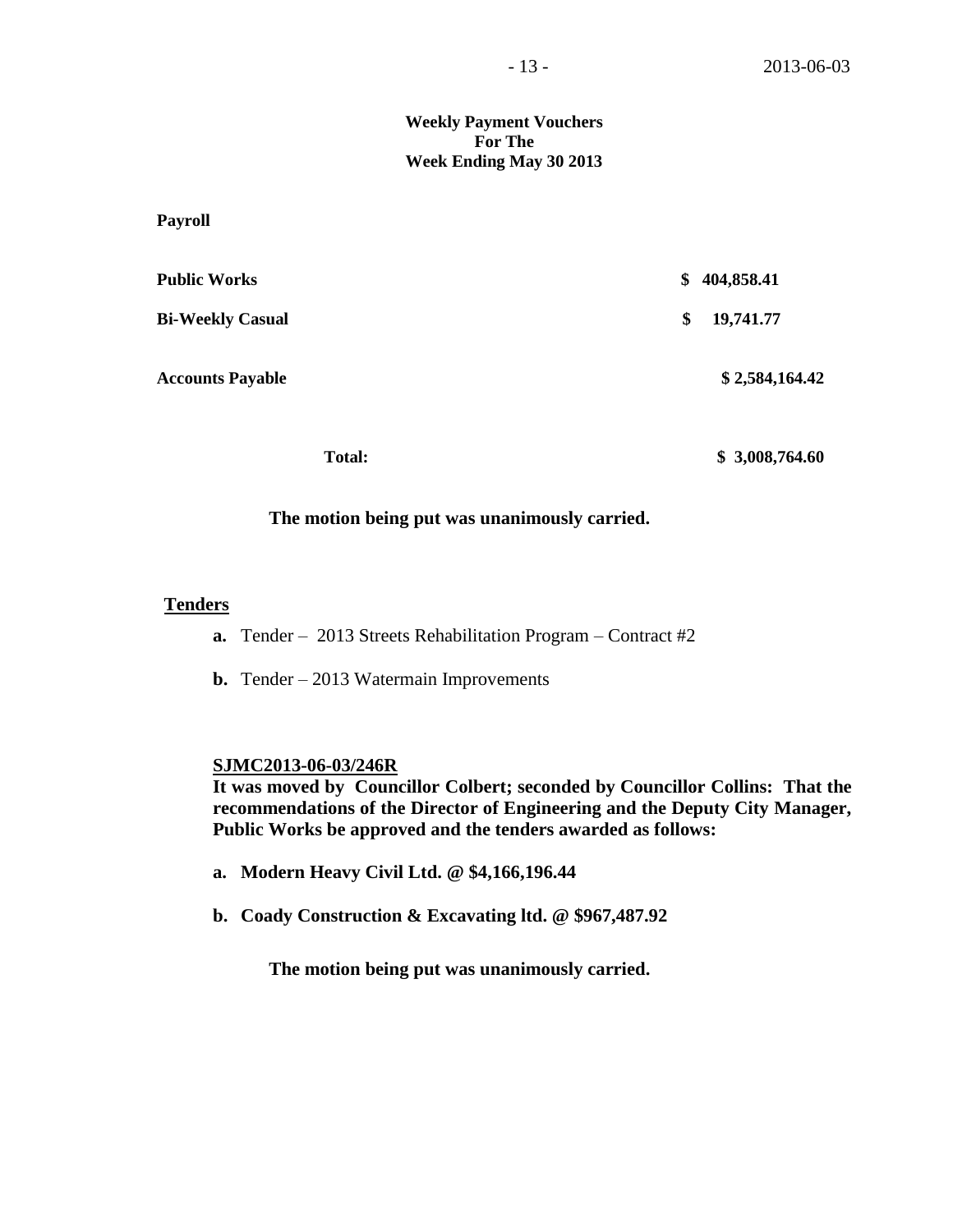# **Notice of Motion**

# **Councillor Tilley gave the following Notice of Motion:**

**TAKE NOTICE** that I will at the next Regular Meeting of the St. John's Municipal Council move to enact an amendment to the St. John's Sign By-Law so as to include provisions related to election signage.

DATED at St. John's, NL this 3<sup>rd</sup> day of June, 2013.

# **2013 Summer Meeting Schedule**

Council considered a memorandum dated May  $31<sup>st</sup>$ , 2013 from the Acting City Manager & City Clerk regarding the above noted.

# **SJMC2013-06-03/247R**

**It was moved by Councillor Colbert; seconded by Councillor O'Leary: That the following Summer Schedule for Regular and/or Special Meetings of Council following the meeting of Tuesday, June 25th, 2013 be approved.**

Monday, July 8, 2013 Monday, July 22, 2013 Monday, August 5, 2013 Monday, August 19, 2013

Regular Meetings will resume on Tuesday, September 3, 2013.

# **The motion being put was unanimously carried.**

# **MacMorran Community Centre – Parking Lot Sink Holes**

Council considered a memorandum from Deputy City Manager, Public Works regarding the above noted.

# **SJMC2013-06-03/248R**

**It was moved by Councillor Tilley; seconded by Councillor Colbert: That funding in the amount of \$305,000.00 from the unallocated 2013 capital fund be approved towards the replacement of the storm drainage pipe which runs under the MacMorran Community Centre Parking Lot.**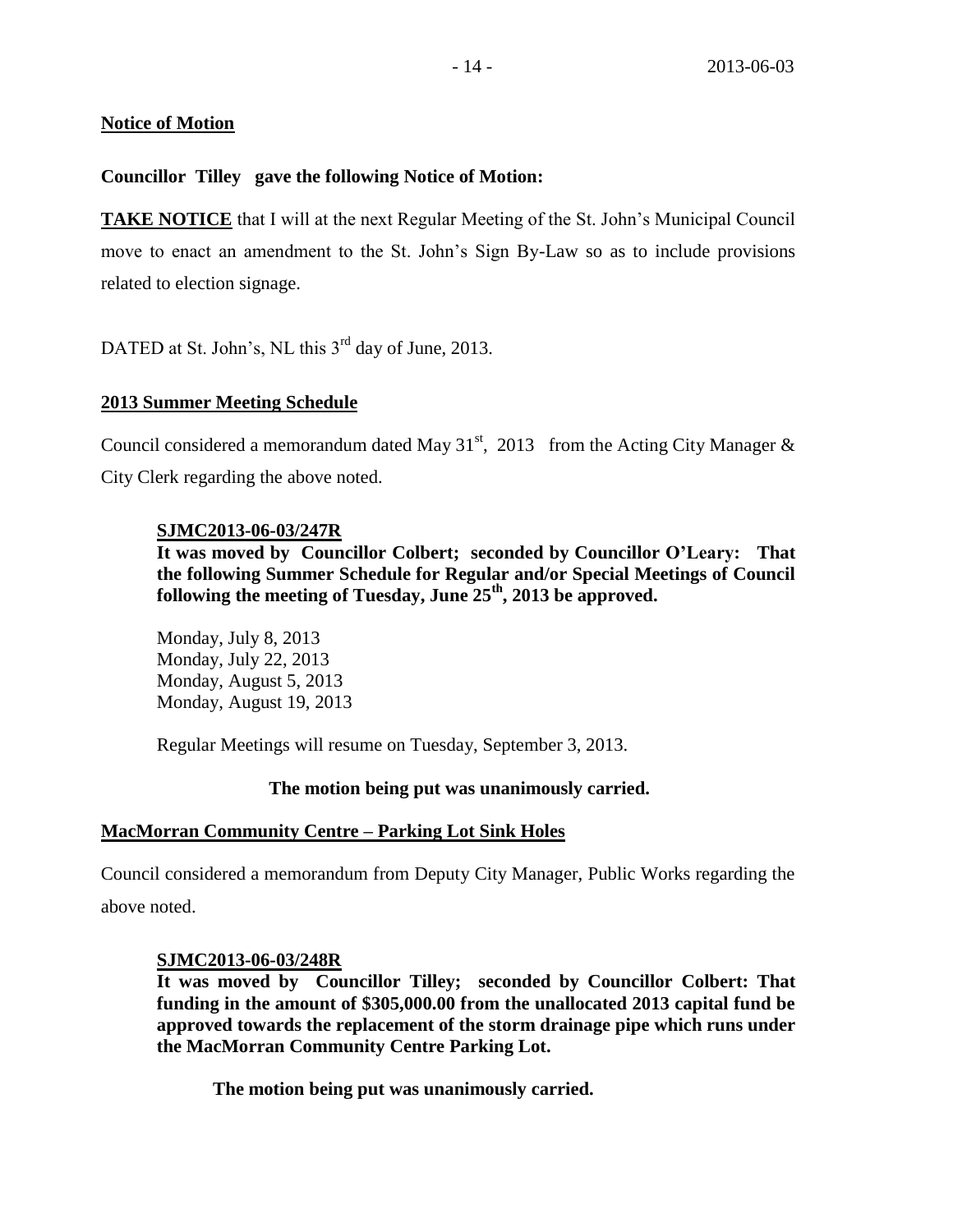### **Request for an Exemption – Noise By-Law , Elim Tabernacle 565 Kenmount Road**

Council considered a memorandum dated May 29, 2013 from Deputy City Manager, Planning, Development & Engineering regarding the above noted.

### **SJMC2013-06-03/249R**

**It was moved by Councillor Colbert; seconded by Councillor Hickman: That a request from Elim Tabernacle, 565 Kenmount Road for exemption from the Noise By-Law on three occasions, July 28, August 25 and September 8, 6 pm to 7:15 p.m., be approved.**

**The motion being put was unanimously carried.**

### **11 Mapleview Place**

Council considered a memorandum dated May 30, 2013 from the City Solicitor regarding the above noted.

### **SJMC2013-06-03/250R**

**It was moved by Councillor Colbert; seconded by Councillor Collins: That the owners of 11 Mapleview Place be compensated in the amount of \$12,500.00 plus legal fees for the closing of the transaction, for land expropriated in 2010 for street widening.** 

**The motion being put was unanimously carried.**

### **Barrows Road/Stone's Road**

Council considered a memorandum dated May 30, 2013 from the City Solicitor regarding the above noted.

### **SJMC2013-06-03/251R**

**It was moved by Councillor Colbert; seconded by Councillor O'Leary: That the owners of land expropriated by the City on Barrows Road @ Stone's Road in 2007 for construction of a sewage lift station, be compensated in the amount of \$21,587.00 plus legal fees for the closing of the transaction.**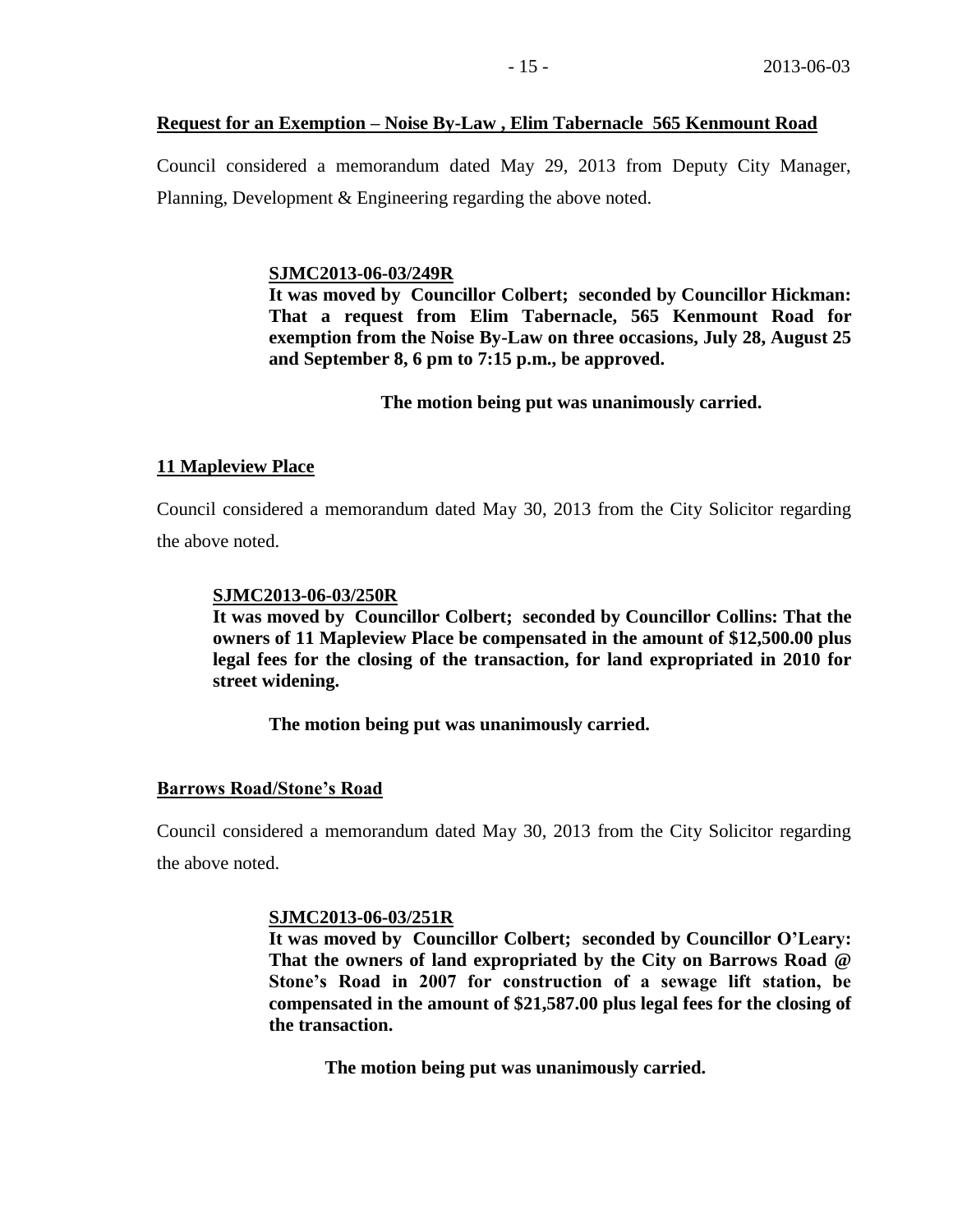## **Economic Update, June 2013**

Councillor Tilley presented the June 2013 Economic Update.

## **Councillor O'Leary**

Councillor O'Leary referenced an email from His Worship the Mayor in response to a resident's concern with respect to a recent drive-by shooting in a St. John's Subdivision. Councillor O'Leary stressed the importance of community and neighbourhoods working together to create a safer neighbourhood and encouraged everyone to learn about the neighbourhood Watch Program, that does not require you to take on the responsibilities of the police, but it is about alerting the police to help prevent crime in our communities.

## **Councillor Hann**

Councillor Hann also referred to an email from His Worship the Mayor in response to a resident's concern with to a drive-by shooting in a St. John's Subdivision. He noted that he has been in contact with the RNC and an investigation is underway.

### **Councillor Hickman**

Councillor Hickman tabled a petition the prayer of which reads as follows:

"We are signing this petition to protest the approval of the application to subdivide civic # 26 Rostellan Place into 2 bldg lots. We ask as taxpayers of Rostellan Place and Rostellan Street for your review of our concerns and of this application.

This street was developed in 1962 by Garland Clarke Ltd. and 11 lots of 100 feet were approved by Council. We four original families of this 11 lot subdivision understood at the time of purchase that our lot size was protected by the City's approval of 100 foot lots. We who have purchased the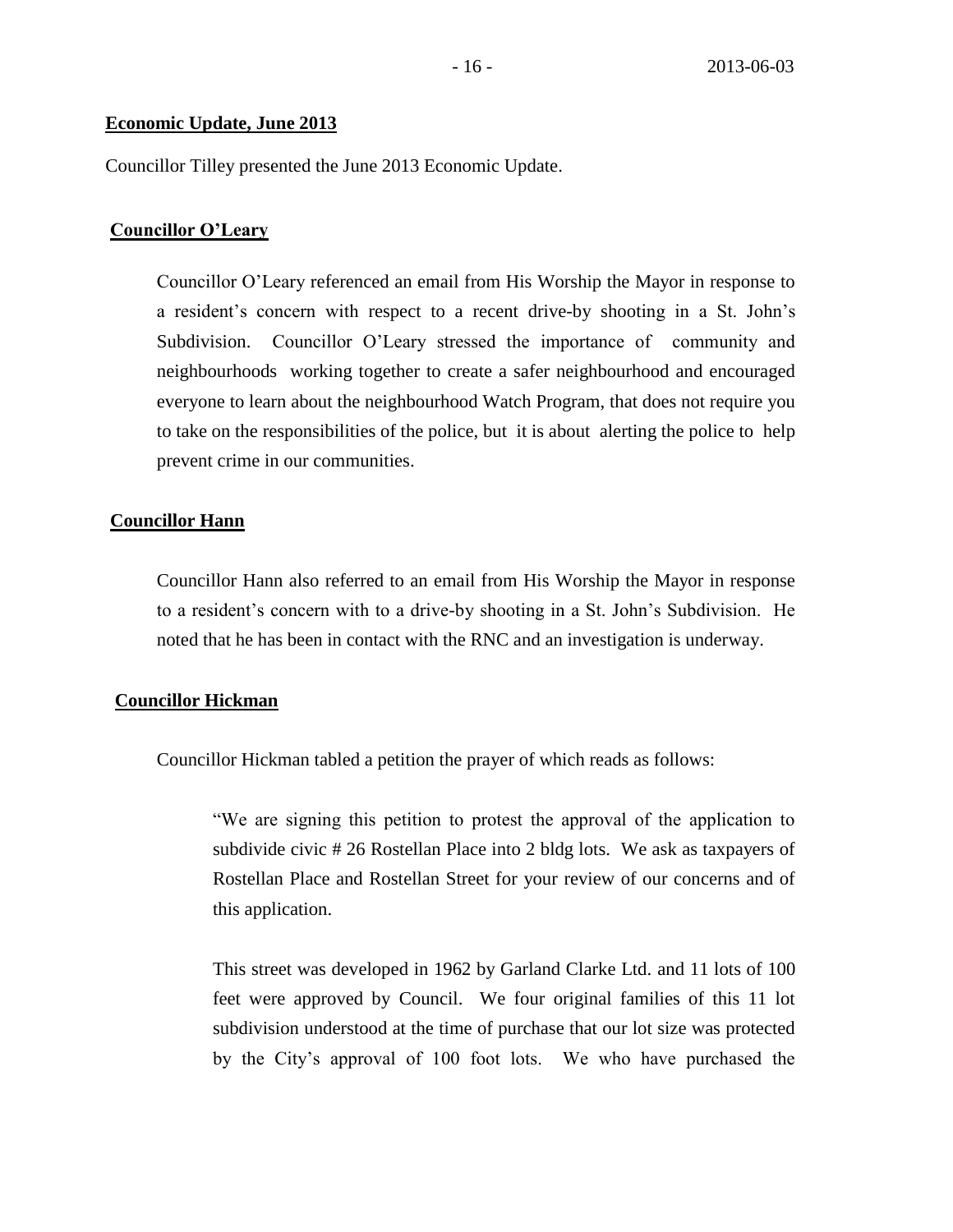properties of other original landowners paid a premium to live on this street and this is reflected in the municipal taxes we pay.

In the early 1990's R1 zoning was modified to allow 15 meter lots. Unfortunately Council at the time did not consider the implication for our street. And until the submittal of this application it was not a problem. Approval of this application will alter the landscape of this unique street. Streets such as Rostellan add to the charm of St. John's, they give character to the City and enjoyment to the property owners who invest there and all others who avail of this beautiful neighborhood for walking or biking.

We question why this gem in the middle of the City not be afforded the same protection that is afforded those living in the downtown neighborhoods. We believe that Councillors have a responsibility to step in when zoning relations fail to protect the property rights of existing taxpayers.

**We have included pictures of the site in question as it is only by viewing the site in question can you fully appreciate the concerns of taxpayers on this street. The property to be subdivided is to the right or east side of the white house. It is the site of #26, the wood faced side split.**

We thank you in advance for your consideration of this petition."

### **Councillor Colbert**

Councillor Colbert alluded to the application by RDG Holdings Ltd. for a proposed townhouse development on Nunnery Hill/Holloway Street, which was deferred by Council at its Regular Meeting held on May 27, 2013 to allow staff an opportunity to review the concerns submitted. He asked that staff confirm whether or not #5 Kickham Place, which is located below the property owned by Fortis, is owned by the City. Councillor Colbert mentioned whether the City could swap its land on Kickham Place, possibly with land owned by Fortis, to open a view corridor.